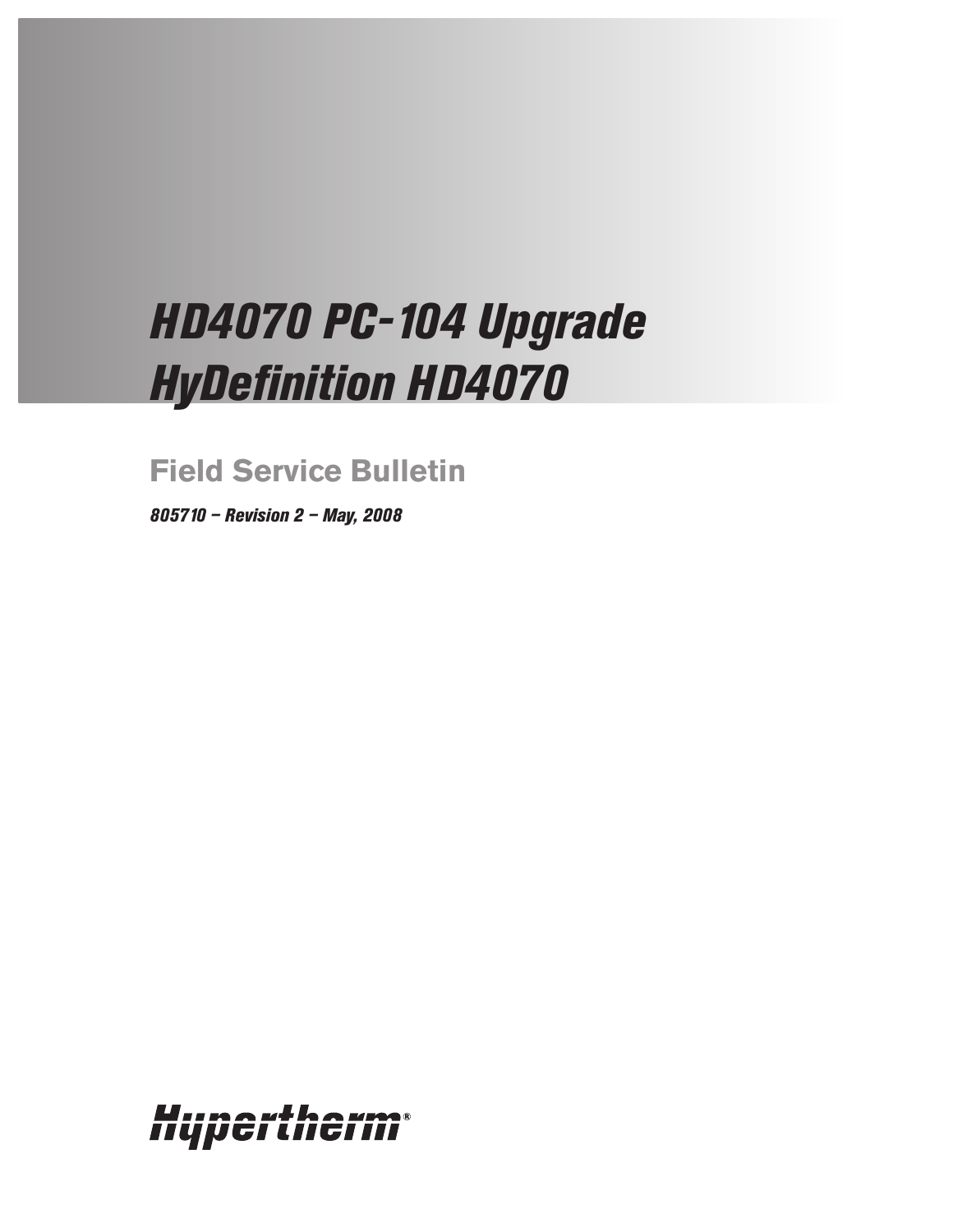

## **Introduction**

#### **Purpose**

This field service bulletin describes the steps necessary to replace the 041664 PC-104 stack with a 141023 PC-104 stack.

### **Kit 229169 contents**

| <b>Part number</b>           | <b>Description</b>                              | Qty |
|------------------------------|-------------------------------------------------|-----|
| PC-104 Stack, consisting of: |                                                 |     |
| 041990                       | Board 1: HD4070 CPU                             |     |
| 141021                       | Board 2: HD4070 IDE Flash with HD4070 Firmware  |     |
| 042359                       | Memory Card: Compact Flash with HD4070 Firmware |     |
| 041622                       | Board 3: HD4070 Dual Serial                     |     |
| 041623                       | Board 4: HD4070 48ChanDigital I/O               |     |
| 042357                       | IC: NEC uPD71055C Parallel Interface            | 2   |
| 041623                       | Board 5: HD4070 48ChanDigital I/O               |     |
| 042357                       | IC: NEC uPD71055C Parallel Interface            | 2   |
| 041624                       | Board 6: HD4070 Anlg/Digital                    |     |
| 041687                       | Board 7: PC-104 Test                            |     |
| 229169                       | Cable: PC-104 Upgrade Power                     |     |
| 123469                       | Ribbon Cable: 26/C 20" (B6J1)                   |     |
| 123470                       | Ribbon Cable: 50/C 24" (B5J1)                   |     |
| 123471                       | Ribbon Cable: 50/C 24" (B5J4)                   |     |
| 123472                       | Ribbon Cable: 20/C 21" (B3J1)                   |     |
| 123473                       | Ribbon Cable: 50/C 22" (B4J4)                   |     |
| 123474                       | Ribbon Cable: 50/C 18" (B1J2)                   |     |
| 123475                       | Ribbon Cable: 50/C 31" (B4J1)                   |     |
| 123490                       | Ribbon Cable: 34/C (B1J3 Floppy)                |     |
| 123491                       | Ribbon Cable: 40/C 25" (B1J4-B2J2 IDE)          |     |
| 108114                       | Hardware: M3x15 M/F Standoffs                   | 32  |
| 805710                       | FSB:HD4070 PC-104 Replacement Kit               |     |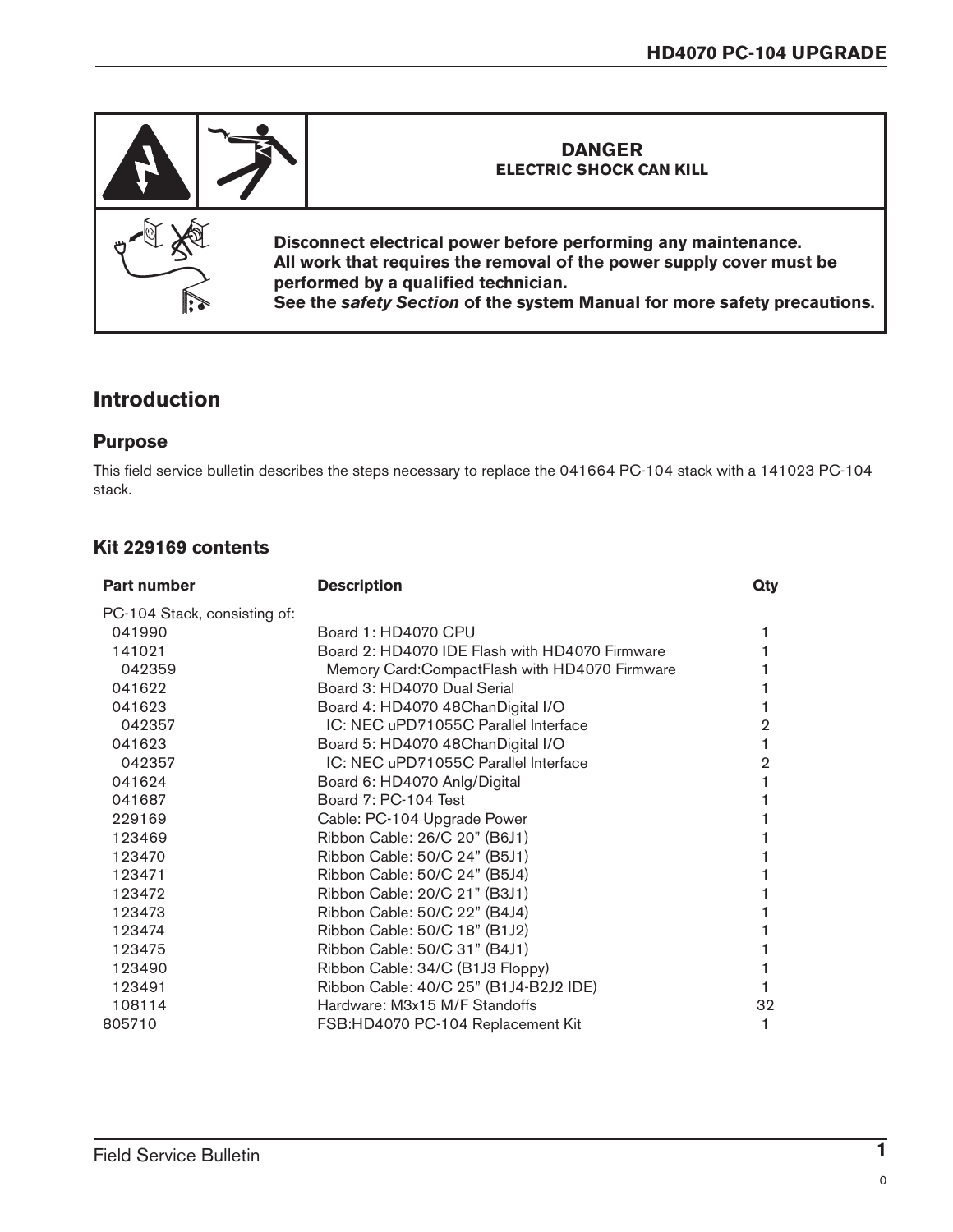

## **Remove the old PC-104 stack and cables (041664)**

Note: the existing ribbon cables should be removed with the old PC-104 stack. The new PC-104 stack has new cables attached to it when shipped.

- 1. Turn OFF main power.
- 2. Remove the cables that lead to the PC-104 stack from the breakout board and the floppy drive in the following order (see figure 1). The power source cable is removed at the PC-104 stack (B1, J25). The connector on the end of the power cable is designated as P50.
	- a. J5 on the Breakout Board (Analog/Digital I/O ribbon cable to B6, J1)
	- b. J6 on the breakout board (Digital I/O ribbon cable to B5, J1)
	- c. J8 on the breakout board (Digital I/O ribbon cable to B5, J4)
	- d. J15 on the breakout board (Digital I/O ribbon cable to B4, J1)
	- e. J11 on the breakout board (Digital I/O ribbon cable to B4, J4)
	- f. J10 on the breakout board (Serial ribbon cable to B3, J1)
	- g. J13 on the breakout board (I/O ribbon cable to B1, J9)
	- h. J1 on the Floppy Drive (I/O ribbon cable to B1, J5)
	- i. B1, J25 (PC-104 power cable to the DC Power Supply). The connector on the end of the power cable is designated as P50.

The following items are for reference. No actions are required:

- j. B6, J3 (No cable connection)
- k. B2, J2 (IDE ribbon cable to B1, J6)
- l. B1, J4 (IDE ribbon cable to B2, J2)
- 3. Remove the four (4) screws that secure B1 to the Control Box. Keep the screws for installing the replacement PC-104 stack (141023).
- 4. Remove the old PC-104 stack (041664) and cables. Remove the compact flash card from the old PC-104 stack, carefully package it, and ship it back to Hypertherm for a return credit.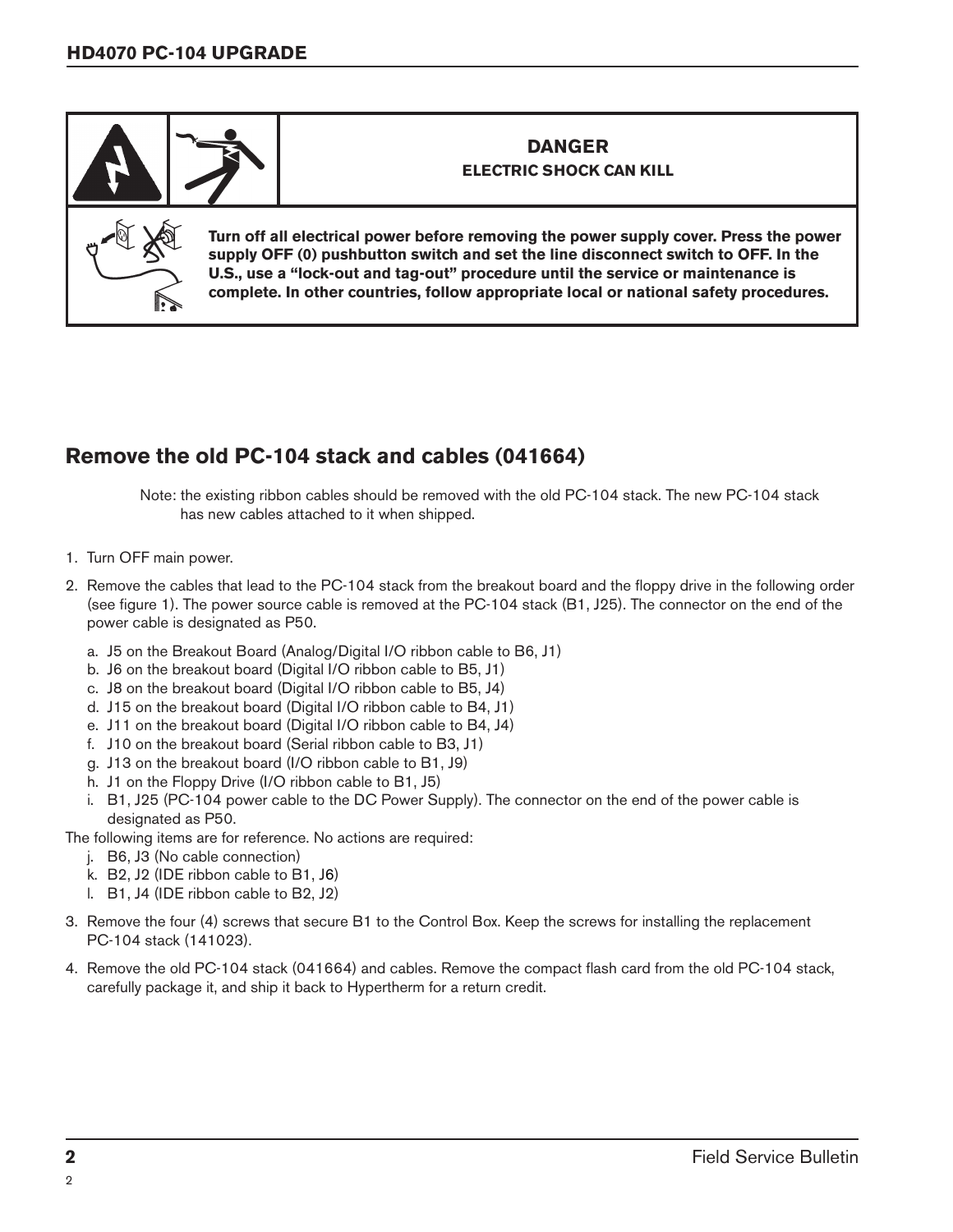

**Figure 1 – Breakout board**



**Figure 1.1 – Floppy disk drive**



**Figure 1.2 – Power cable**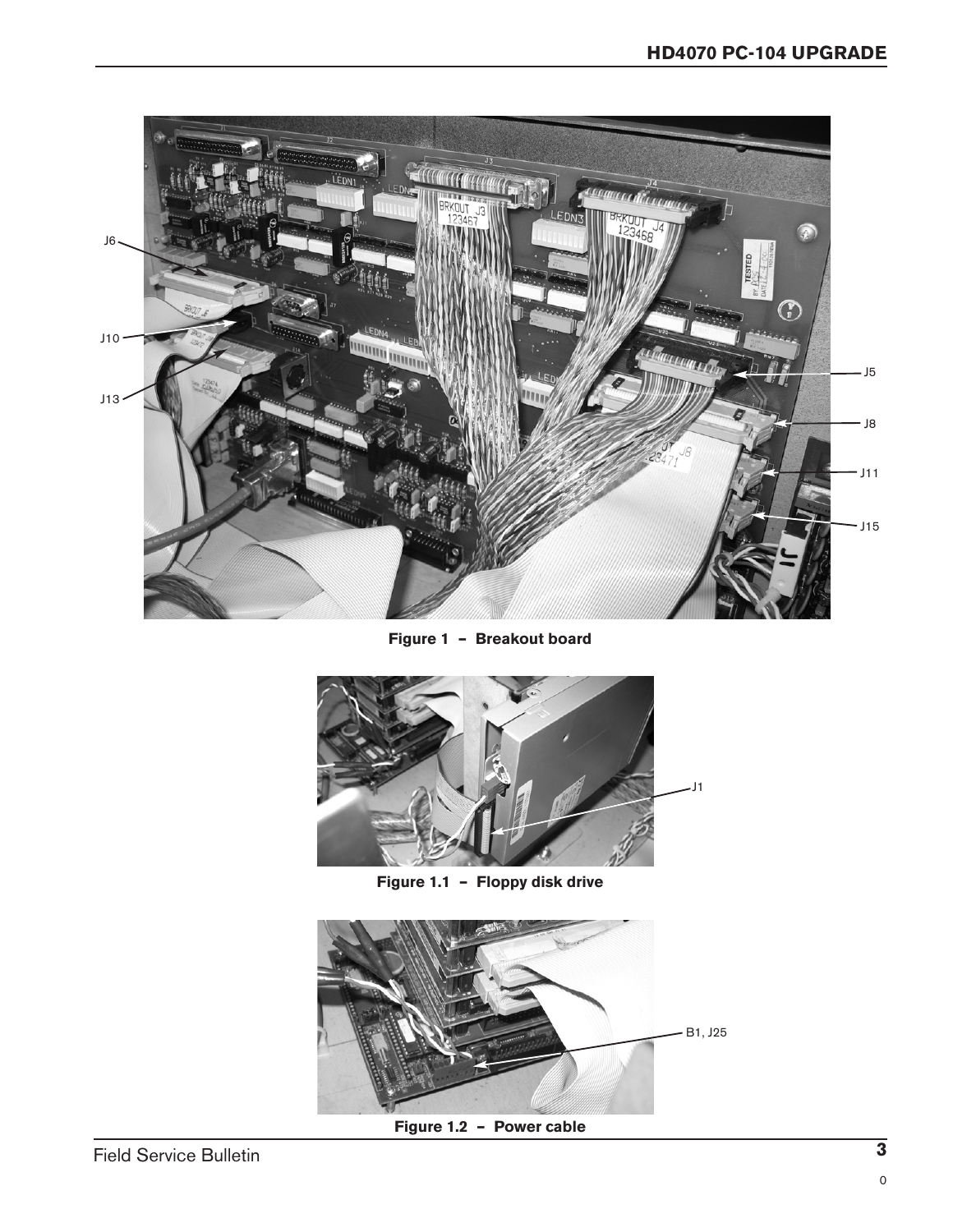## **Install the new PC-104 stack and cable (141023)**

1. Place the new PC-104 stack (141023) into the Control Box, and orient it so that the CPU heatsink on B1 is on the same side as the DC Power Supplies (See figure 2).



**Figure 2**

- 2. Reinstall the four (4) screws on B1 that were removed earlier.
- 3. Place the PC-104 Power Cable (229169) so that the PCB is near the access hole next to the DC Power Supply (041626). Clean the area where the cable tie will be installed, remove the adhesive backing from the cable tie base under the PCB, and secure the PCB to the bottom of the Control Box (see Figure 3).



4. Connect the P50 cable end to J1 on the power cable PCB.

Note: PC-104 power cable connections:

P50A cable end is connected to B1, J13 on the PC-104 stack. P50B cable end is connected to J2 on the power cable PCB.

P50 cable end from the power source connects to J1 on the power cable PCB.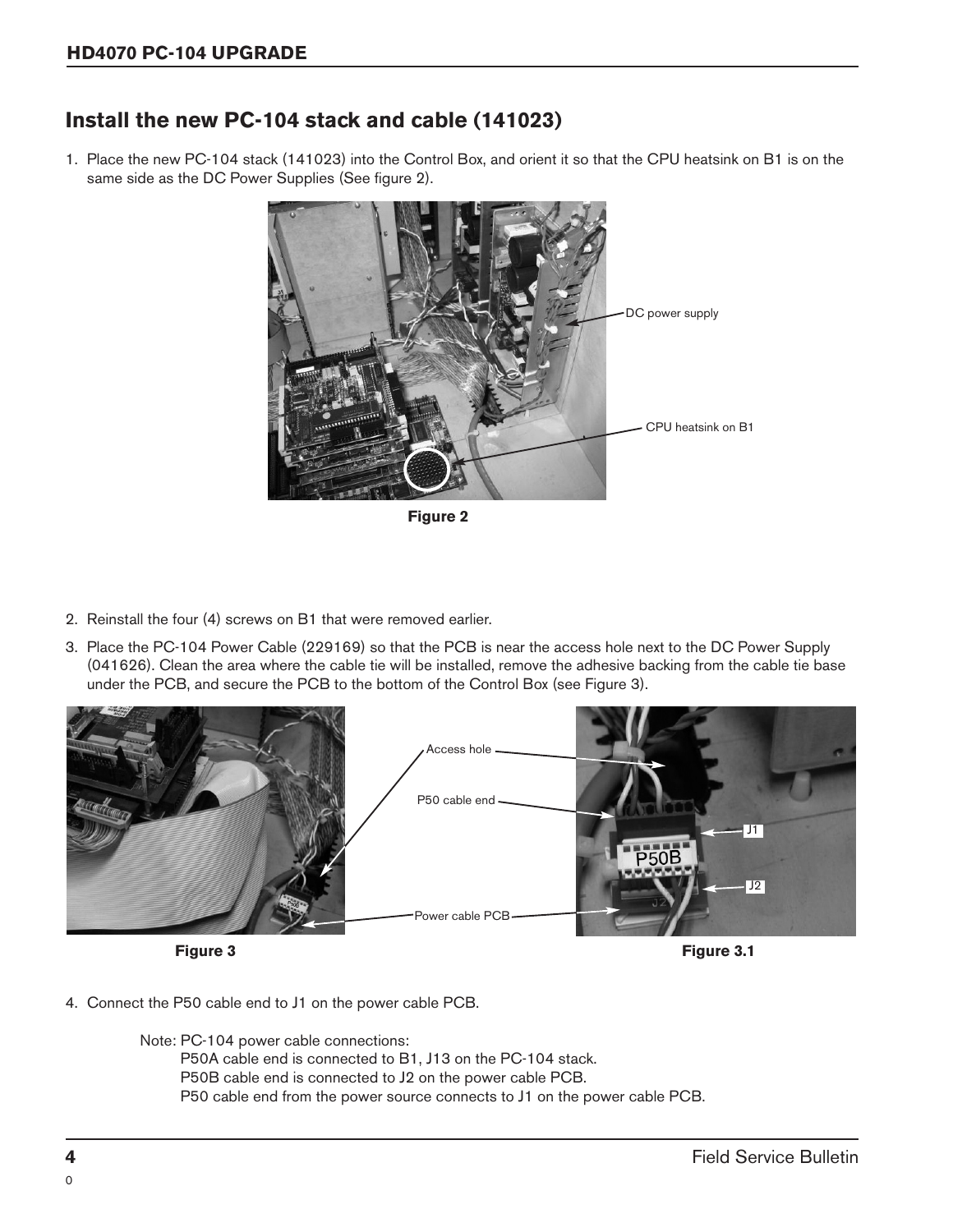- 4. Reinstall the PC-104 ribbon cable connectors to the breakout board and the floppy drive in the following order (see Figure 1 and Figure 4).
	- a. J5 on the Breakout Board (Analog/Digital I/O ribbon cable to B6, J1)
	- b. J6 on the breakout board (Digital I/O ribbon cable to B5, J1)
	- c. J8 on the breakout board (Digital I/O ribbon cable to B5, J4)
	- d. J15 on the breakout board (Digital I/O ribbon cable to B4, J1)
	- e. J11 on the breakout board (Digital I/O ribbon cable to B4, J4)
	- f. J10 on the breakout board (Serial ribbon cable to B3, J1)
	- g. J13 on the breakout board (I/O ribbon cable to B1, J9)
	- h. J1 on the Floppy Drive (I/O ribbon cable to B1, J5)

The following items are for reference. No actions are required:

- i. B6, J3 (No cable connection)
- j. B2, J2 (IDE ribbon cable to B1, J6). Comes installed from the factory.
- k. B1, J4 (IDE ribbon cable to B2, J2). Comes installed from the factory.